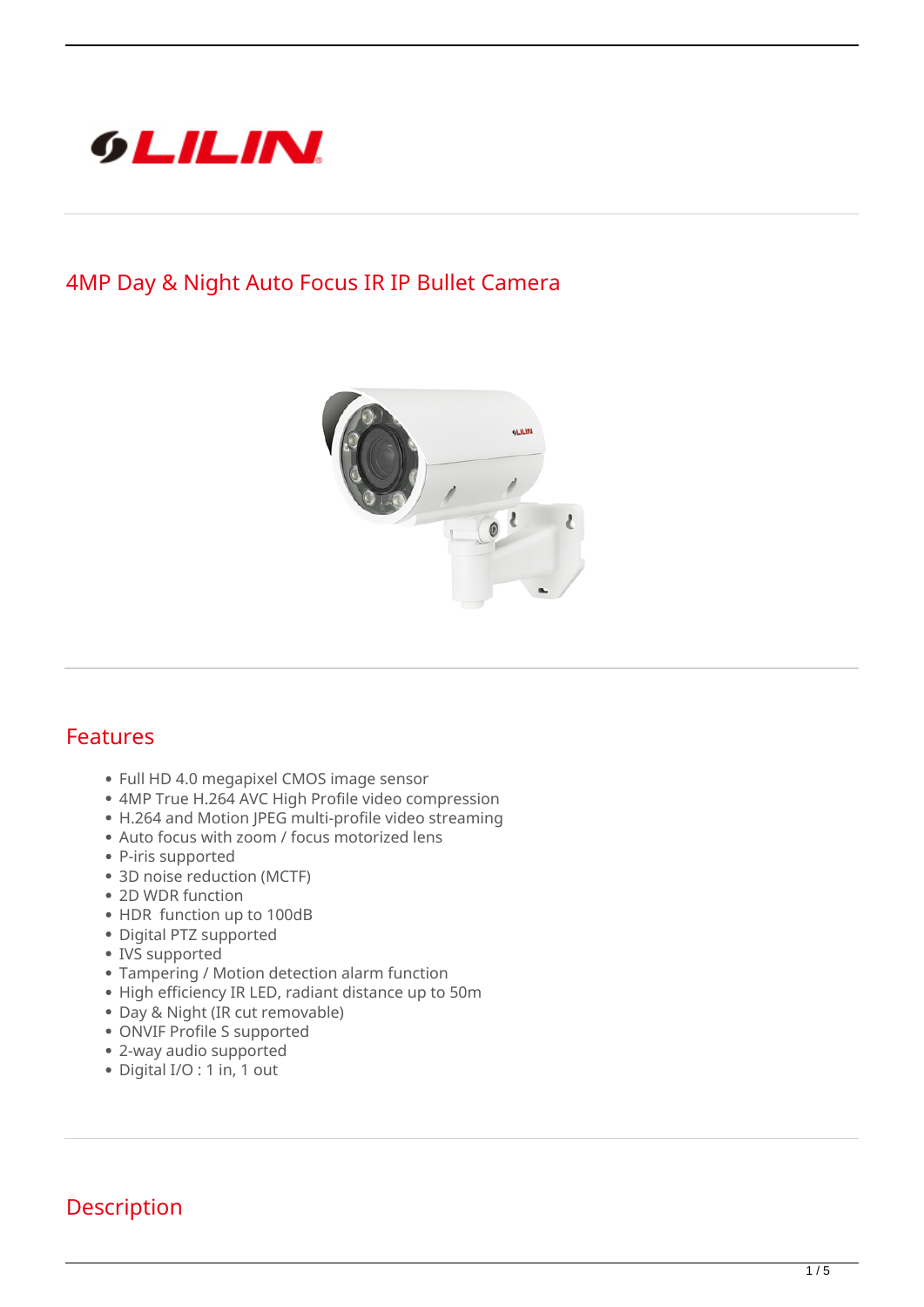As with all Z series Auto Focus cameras, the Day & Night 4MP HD AF Bullet IR IP Camera ZMR7442X2-P incorporates Sense up+, a unique technology that successfully delivers stunning video in low-light conditions. Utilizing intelligent image signal processing, AGC control, and 3D Noise Reduction, this model successfully delivers the ultimate low-light image without motion blur. Offering flexible Auto Focus installation feature, ZMR7442X2-P fits into a range of environments such as retail, home, office, and hotel security. The ZMR7442X2-P is capable of producing four independent video streams, different streams can be set for different applications, depending on the individual user requirements. The IP66-rated housing is designed to help the camera body withstand rain and dust and ensures operation under a multitude of harsh weather conditions.

## **Specifications**

| Model                                     | ZMR7442X2-P                                             |
|-------------------------------------------|---------------------------------------------------------|
| Min. illumination/Low Light Mode (Colour) | Color: 0.3 Lux at F1.8, B/W: 0.06 Lux at F1.8, With     |
|                                           | Infrared 0 Lux with IR LED ON                           |
| 2D WDR                                    | Off / Auto / x2 / x3 / x4 (by normal mode)              |
| <b>Power Consumption</b>                  | DC12V, 13.5W                                            |
| PoE                                       | PoE+, 14.5W                                             |
| Power Supply                              | DC12V ±10%, PoE+ (IEEE 802.3at compliant)               |
| Pick Up Element                           | 1/3" CMOS image sensor                                  |
| Effective pixels                          | 2688 (H) x 1520 (V) = 4,085,760 (pixels)                |
| IP Rating                                 | IP66 waterproof                                         |
| Lens                                      | 7.0 - 22 mm (zoom / focus motorized)                    |
| Iris                                      | $F1.8(W) \sim F2.8(T)$ , P-IRIS                         |
| Angle of View                             | H: 42° (W) – 15° (T), V: 22° (W) – 9° (T), D: 47° (W) – |
|                                           | $18^\circ$ (T)                                          |
| Max IR distance                           | 50 <sub>m</sub>                                         |
| Peak wavelength                           | 850nm                                                   |
| <b>Beam Spread</b>                        | 600, 900                                                |
| Operating temperature                     | -400 to 500 (-400 to 1220)                              |
| CPU                                       | Intel i3 or above                                       |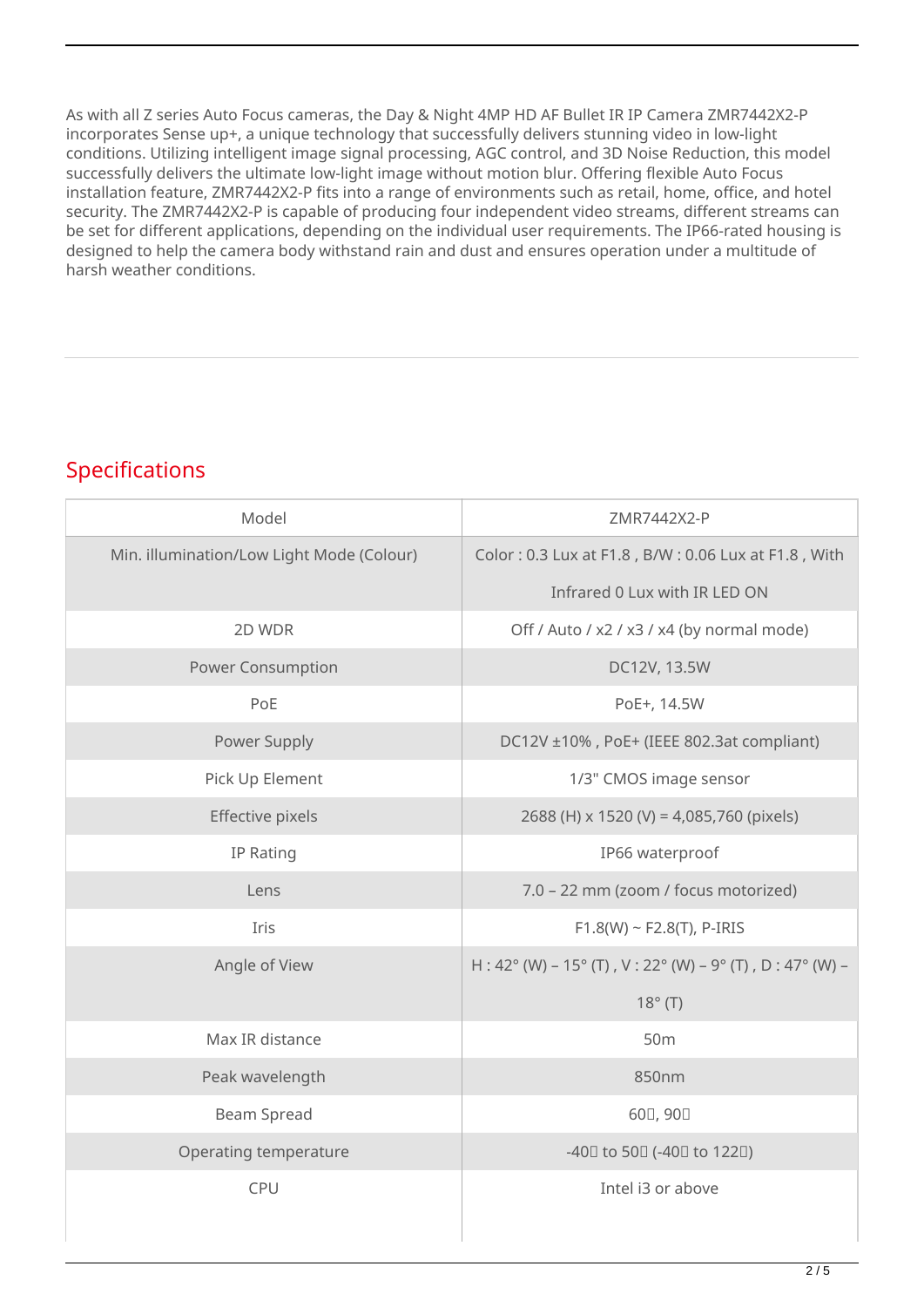| OS requirement             | Windows 7, Windows 8, Windows 10                       |
|----------------------------|--------------------------------------------------------|
| RAM requirement            | 4GB or above, Dedicated Graphics Card                  |
| <b>Dimensions</b>          | Body: 121.5mm(W) × 109mm(H) × 231mm(D), Bracket        |
|                            | :160mm(L)                                              |
| Weight                     | 1700g approx.                                          |
| Live Video Output          | CVBS 1.0Vp-p, 75 ohm, connector                        |
| Audio Input / Output       | Mono, 1.98 Vp-p, 2.2ΚΩ, Terminal Block                 |
| Alarm Input / output       | Digital 1 input (TTL, +3 - 5VDC) / 1 Output (MOS Relay |
|                            | contact N.O., Load max. 40VDC/300mA), Terminal         |
|                            | <b>Block</b>                                           |
| Max number of online users | 10 user accounts available                             |
| Access                     | Multiple user access levels with password protection   |
| Encryption                 | Base64 HTTP encryption/ Digest HTTP authentication     |
| Video Compression          | H.264 Main and High Profile, Motion JPEG               |
| Video streaming            | RTP/HTTP, RTP/TCP, RTP/UDP, Multicast                  |
| Video bitrate              | 128Kbps - 12Mbps; Frame rate and bit rate              |
|                            | controllable on-the-fly; VBR / CBR / GOP supported,    |
|                            | Fixed bitrate, Smart H.264                             |
| Resolution                 | 4MP (2688x1520), 3.6MP (2560x1440), 3MP                |
|                            | (2304x1296), 1080p(1920x1080), 1280x960,               |
|                            | 720p(1280x720), D1(720x480, 720x576), CIF(640x480,     |
|                            | 352x240)                                               |
| <b>Frame Rates</b>         | H.264 / Motion JPEG : up to 20 fps @ 2688x1520, up to  |
|                            | 25 fps @ 2560x1440, up to 30 fps @ 2304x1296, up to    |
|                            | 30 fps @ 1920x1080                                     |
| <b>Infrared Cut Filter</b> | Auto / Schedule / Day (Color) / Night (Mono)           |
| <b>Scanning System</b>     | Progressive Scan                                       |
| <b>Auto Focus</b>          | One Push                                               |
| <b>White Balance</b>       | Auto / Tungsten / Indoor / Fluorescents1 /             |
|                            | Fluorescents2 / Outdoor1 / Custom                      |
| <b>Electrical Shutter</b>  | $1/30(1/25)s - 1/20000s$                               |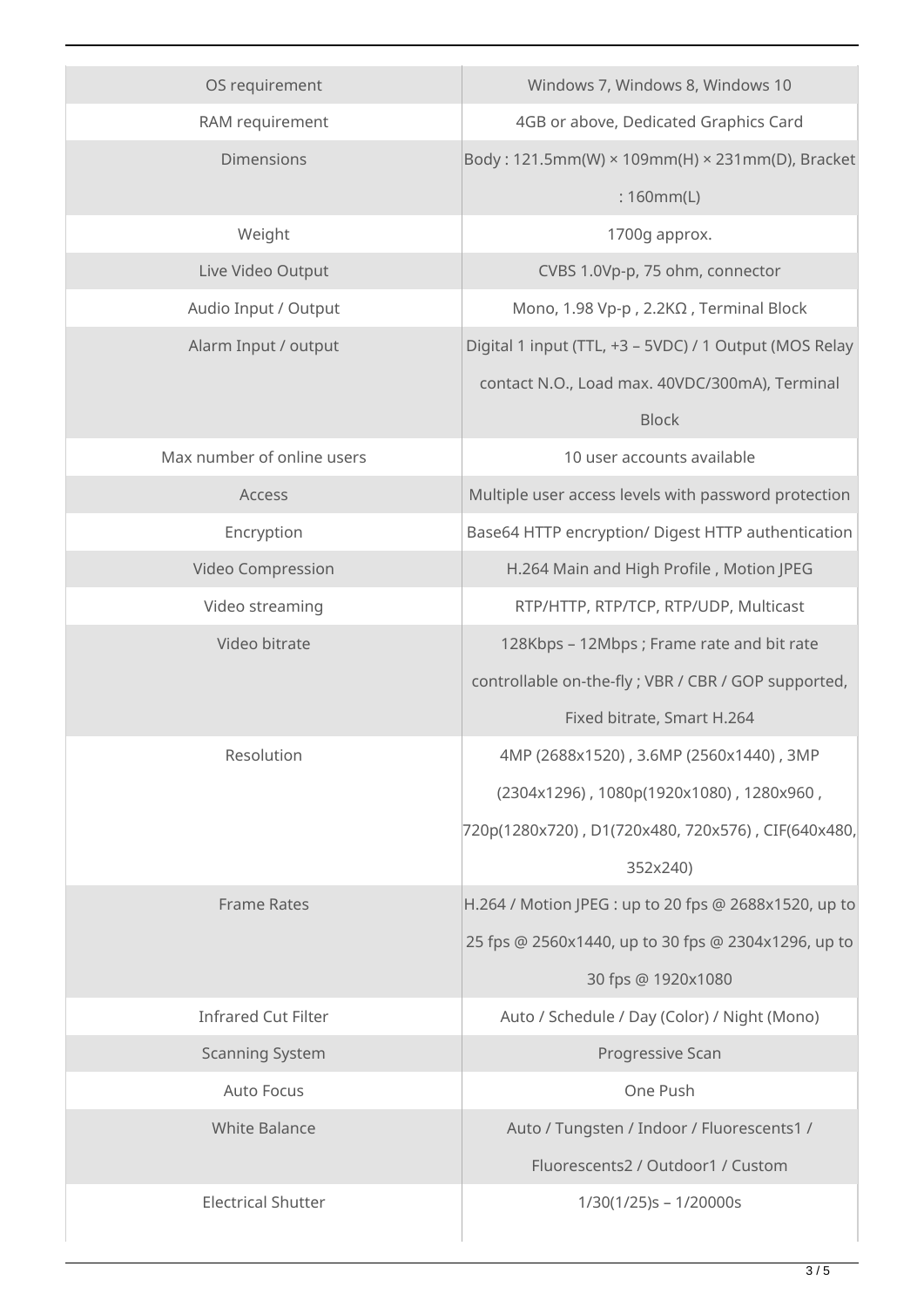| <b>3D Noise Reduction</b>            | Off / 1 - 32 Selectable                                |
|--------------------------------------|--------------------------------------------------------|
| S / N Ratio                          | More than 50dB (AGC off)                               |
| High Dynamic Range(HDR)              | Up to 100dB (by HDR mode, 2 shutter line interleave)   |
| Privacy Masking                      | Off / On (4 zones)                                     |
| Sense Up                             | Off / 1 Frame / 2 Frames                               |
| <b>Auto Gain Control</b>             | 36 dB Variable Gain                                    |
|                                      |                                                        |
| Mobile phone                         | Integrated to LILIN mobile app (LILIN Viewer), iPhone, |
|                                      | iPad, Android support                                  |
| Other functions                      | Brightness, Contrast, Hue, Saturation, Sharpness,      |
|                                      | Mirror, Flip, Lens Distortion Correction               |
| Video Management                     | ONVIF Profile S / LILIN Navigator Enterprise 1.0 and   |
|                                      | 2.0 / Third party VMS through LILIN HTTP API           |
| SD Card (recording)                  | Support Micro SD/SDHC/SDXC card for circular           |
|                                      | recording (card is not included)                       |
| Web browser                          | Microsoft® Internet Explorer® 9.0 and later            |
| Firmware                             | Firmware update via HTTP and IP Scan, Firmware         |
|                                      | available at web site                                  |
| IVS (Intelligent Video Surveillance) | Advanced motion detection, Tripwire detection,         |
|                                      | Semaphore + Tripwire detection, Object counting        |
| Alarm event triggers                 | Motion / Tamper / Audio / Alarm / Network lost         |
|                                      | detection                                              |
| Alarm event actions                  | FTP, HTTP post, SD card, SAMBA                         |
| Network Interface/Ethernet           | 10Base-T / 100Base-TX, RJ-45                           |
| User accounts                        | 10 simultaneous users                                  |
| ePTZ & Digital Zoom                  | Yes, ROI is supported                                  |
| <b>OSD</b>                           | Text overlay for date, time, and camera name           |
| CPU.Memory                           | Embedded SoC ARM Cortex-A9, 600MHz, 256MB              |
|                                      | DDR3, 256MB flash memory                               |
| Video Display                        | LILIN Universal ActiveX, LILIN Java Applet & HTML5     |
| Network OS                           | Embedded Linux 3.10                                    |
|                                      |                                                        |
|                                      |                                                        |